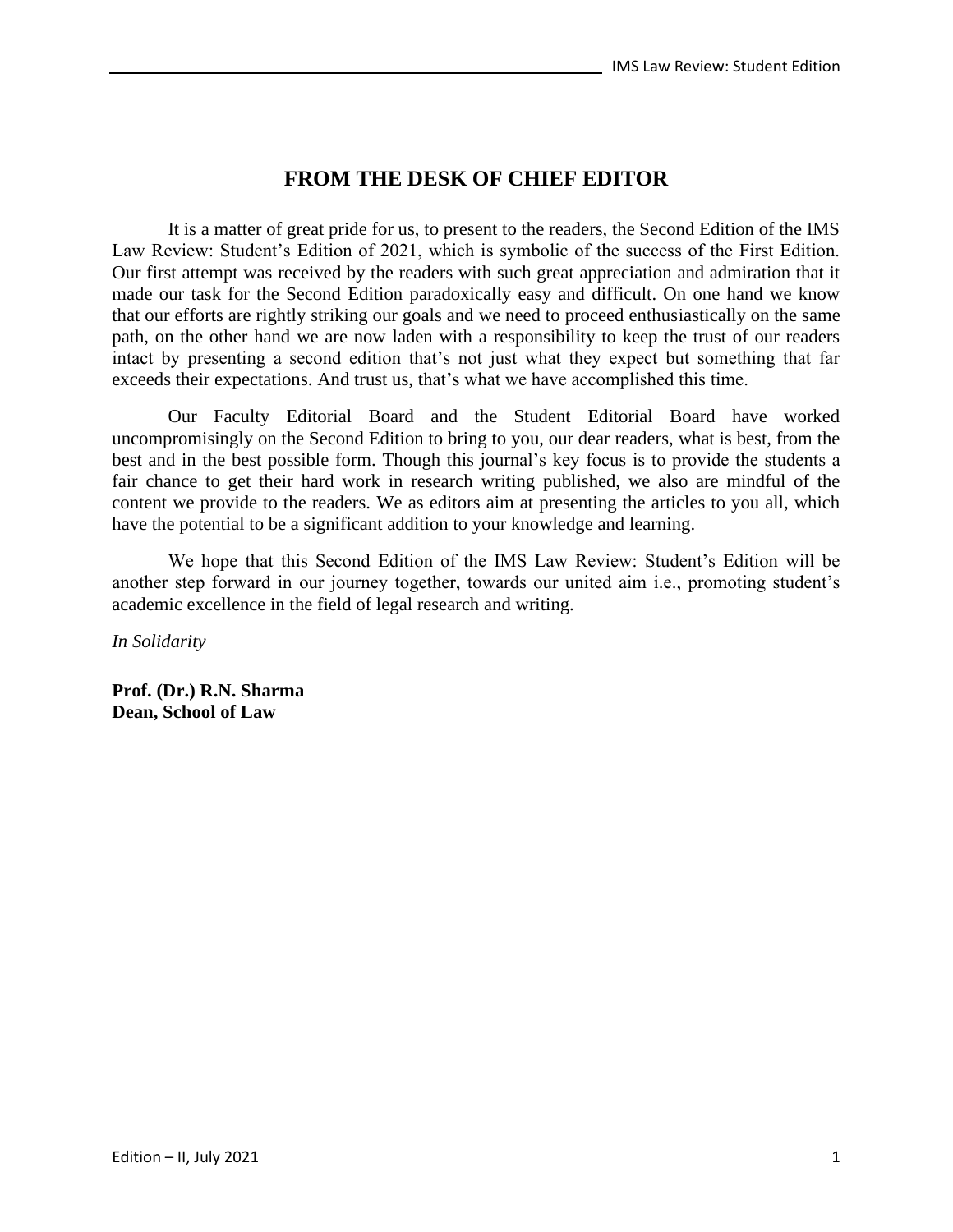## **FROM THE DESK OF FACULTY EDITORIAL BOARD**

IMS Law Review: Student's Edition (IMSLRW) is a non-profit, student reviewed annual publication journal. Law students all over face a paradoxical situation. On one hand they are encouraged by their esteemed institutions and faculties to be better in academic research and writing, while on the other hand, not many journals are willing to include their novice attempts in their publications. We at IMS Unison University School of Law believe, that students have the massive yet unexplored capabilities of brilliant academic research which needs to be polished at our ends. For this very noble aim we have established IMS Law Review Student's Edition, exclusively intended for students, which will provide them with an opportunity to continue healthy discourse regarding the relationship of law and public policy in the current scenario. It seeks to create a platform where there is a flow of ideas and thoughts regarding issues mutually relating to law and the contemporary legal issues.

Since the Journal is dedicated wholly to the students, what can be better than to have an editorial board that is comprised of students themselves. This initiative thus, does not only provide opportunities to the young and brilliant minds of the student researchers but also give the students a unique experience of honing their skills as editors. At this point we would like to elaborate on the tireless efforts of our current Student Editorial Board in bringing to you the Second Edition of the Journal. Their outstanding contribution and commitment to the task has led the Journal to aim even higher in achieving what once was just a dream. As it is rightly said that it is the editor who adds the colour to the first draft, we applaud the skills of our Student Editorial Board in presenting to you all a myriad of academic research articles in their best possible form.

We hope that the readers will find this well-crafted source of academic writings helpful in refilling their reservoirs of knowledge.

*Wishing all the readers success and health!* 

Faculty Editorial Board